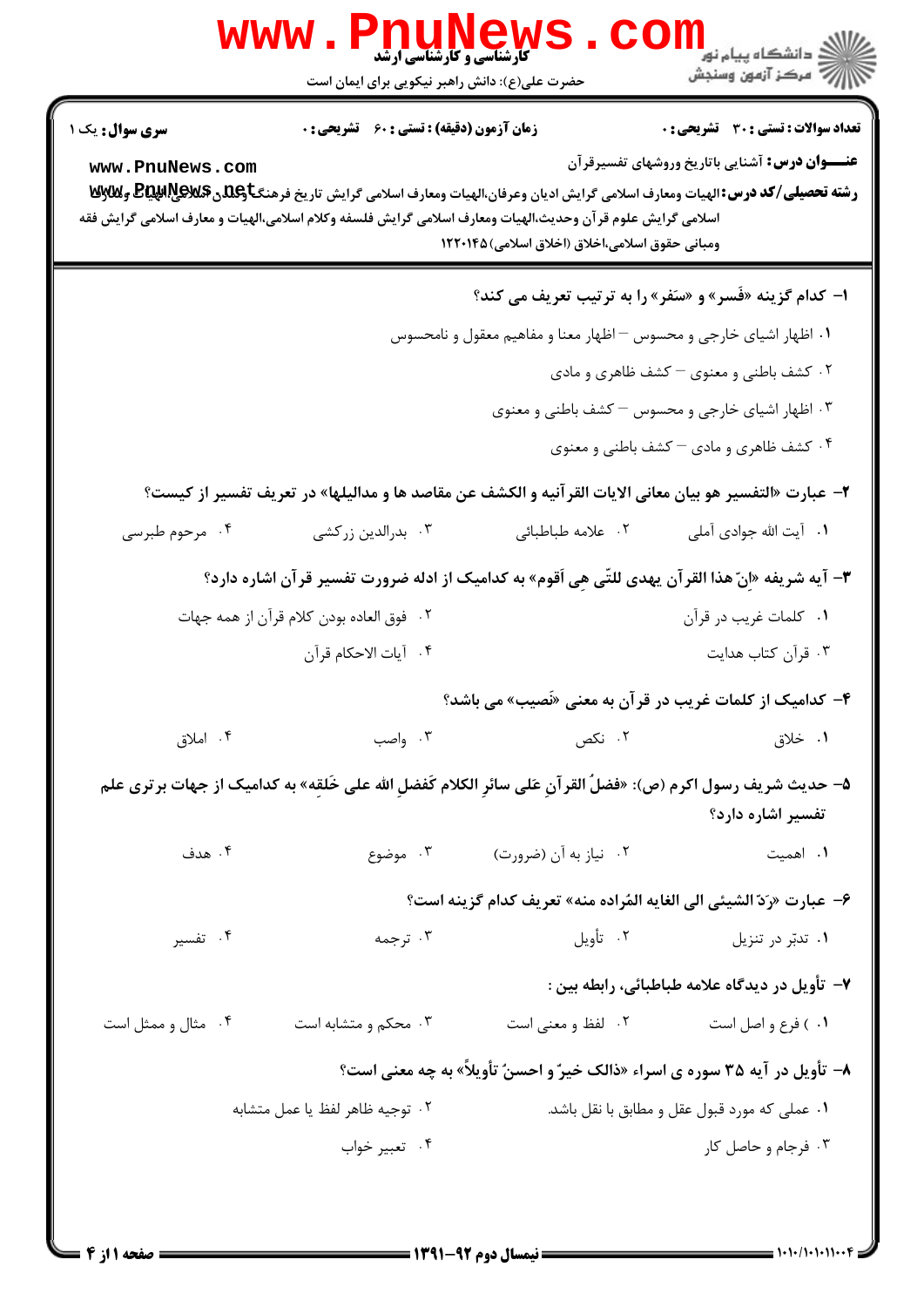|                                                                                                                                                                                                                                                                                                                                                                                        | <b>WWW . PILUNEWS</b><br>حضرت علی(ع): دانش راهبر نیکویی برای ایمان است                                                        |                                                   | ر دانشڪاه پيام نور ■<br>  <i> &gt;</i><br> }                                                 |  |
|----------------------------------------------------------------------------------------------------------------------------------------------------------------------------------------------------------------------------------------------------------------------------------------------------------------------------------------------------------------------------------------|-------------------------------------------------------------------------------------------------------------------------------|---------------------------------------------------|----------------------------------------------------------------------------------------------|--|
| <b>سری سوال : ۱ یک</b>                                                                                                                                                                                                                                                                                                                                                                 | زمان آزمون (دقیقه) : تستی : 60 ٪ تشریحی : 0                                                                                   |                                                   | <b>تعداد سوالات : تستي : 30 ٪ تشريحي : 0</b>                                                 |  |
| <b>عنـــوان درس:</b> آشنایی باتاریخ وروشهای تفسیرقرآن<br>www.PnuNews.com<br><b>رشته تحصیلی/کد درس: ال</b> هیات ومعارف اسلامی گرایش ادیان وعرفان،الهیات ومعارف اسلامی گرایش تاریخ فرهنگ <b>تاوگلدن #BRAR وWyw</b> وWy<br>اسلامى گرايش علوم قر آن وحديث،الهيات ومعارف اسلامى گرايش فلسفه وكلام اسلامى،الهيات و معارف اسلامى گرايش فقه<br>ومبانی حقوق اسلامی،اخلاق (اخلاق اسلامی) ۱۲۲۰۱۴۵ |                                                                                                                               |                                                   |                                                                                              |  |
|                                                                                                                                                                                                                                                                                                                                                                                        |                                                                                                                               |                                                   | ۹– به گفته راغب اصفهانی کدام گزینه در مورد فرق بین تفسیر و تأویل صحیح است؟                   |  |
|                                                                                                                                                                                                                                                                                                                                                                                        |                                                                                                                               |                                                   | ۰۱ تأویل اعم از تفسیر است.                                                                   |  |
|                                                                                                                                                                                                                                                                                                                                                                                        |                                                                                                                               |                                                   | ۰۲ تفسیر اعم از تأویل است.                                                                   |  |
| ۰۳ تأویل در الفاظ و تفسیر در معانی بکار می رود.                                                                                                                                                                                                                                                                                                                                        |                                                                                                                               |                                                   |                                                                                              |  |
| ۰۴ تفسیر بیشتر در کتب الهی و تأویل در کتب دیگر بکار می رود.                                                                                                                                                                                                                                                                                                                            |                                                                                                                               |                                                   |                                                                                              |  |
|                                                                                                                                                                                                                                                                                                                                                                                        |                                                                                                                               |                                                   | ∙ا− ترجمه معنوی به کدامیک از شیوه های ترجمه اطلاق می شود؟                                    |  |
| ۰۴ ترجمه تفسیری                                                                                                                                                                                                                                                                                                                                                                        | ۰۳ ترجمه ارتباطي                                                                                                              | ۰۲ ترجمه آزاد                                     | ٠١. ترجمه تحت اللفظي                                                                         |  |
|                                                                                                                                                                                                                                                                                                                                                                                        | ١١– مراد از ظلم در آيه ى شريفه «الذّين آمنوا ولم يلبسوا ايمانهم بظلمٍ اولئک لهم الامن و هم مهتدون» چيست؟                      |                                                   |                                                                                              |  |
| ۰۴ ستم $\mathfrak{g}$                                                                                                                                                                                                                                                                                                                                                                  |                                                                                                                               | ۲. بی ایمانی مسلم تا به شرک                       | ۰۱ تقلید از نیاکان                                                                           |  |
|                                                                                                                                                                                                                                                                                                                                                                                        | 12- مصداق «شجره ملعونه» در آيه «و ما جعلنا الرؤيا التّي اَريناك الّا فتنهً لِلناسِ و الشجرهَ الملعونَه في القر آن» كدام گزينه |                                                   | است؟                                                                                         |  |
|                                                                                                                                                                                                                                                                                                                                                                                        | ۲. شجره طوبی مسلم سنگ به شجره زقّوم مسلم ۲۰۰۴. بنی امیه                                                                       |                                                   | ۰۱ بنی عباس                                                                                  |  |
|                                                                                                                                                                                                                                                                                                                                                                                        |                                                                                                                               |                                                   | 13- منظور از «اهلَ الذَّكر» در تفسير آيه «فاسئلوا اَهلَ الذَّكر إن كنتم لا تعلمون» كدام است؟ |  |
| ۰۴ اهل کتاب                                                                                                                                                                                                                                                                                                                                                                            | ۰۳ اهل قرآن                                                                                                                   | ۰۲ اهل بیت                                        | ۰۱ اهل دين                                                                                   |  |
|                                                                                                                                                                                                                                                                                                                                                                                        | ۱۴– با توجه به حدیث امام حسین (ع) که قرآن را دارای عبارات، اشارات، لطایف و حقایق می داند کدام گزینه صحیح است؟                 |                                                   |                                                                                              |  |
|                                                                                                                                                                                                                                                                                                                                                                                        | ٠٢ حقايق براى خواص است.                                                                                                       |                                                   | ۰۱ اشارات برای اولیاء است.                                                                   |  |
| ۰۴ لطايف براى انبياء است.                                                                                                                                                                                                                                                                                                                                                              |                                                                                                                               |                                                   | ۰۳ مبارات برای عوام مردم است.                                                                |  |
|                                                                                                                                                                                                                                                                                                                                                                                        |                                                                                                                               |                                                   | ۱۵– از نظر امام جواد (ع) کدام آیه دلالت بر قطع انگشتان دست دزد دارد؟                         |  |
| ٢.  فاغسلوا وجوهكم و ايديكم الى المرافق                                                                                                                                                                                                                                                                                                                                                |                                                                                                                               | ٠١. ﴿ وَ أَنَّ المساجد لله فلا تدعو مع الله احداً |                                                                                              |  |
| ۰۴ فامسحوا بوجوهكم و ايديكم                                                                                                                                                                                                                                                                                                                                                            |                                                                                                                               | ٠٣ و السارق و السارقه فاقطعوا ايديهما             |                                                                                              |  |
|                                                                                                                                                                                                                                                                                                                                                                                        |                                                                                                                               |                                                   |                                                                                              |  |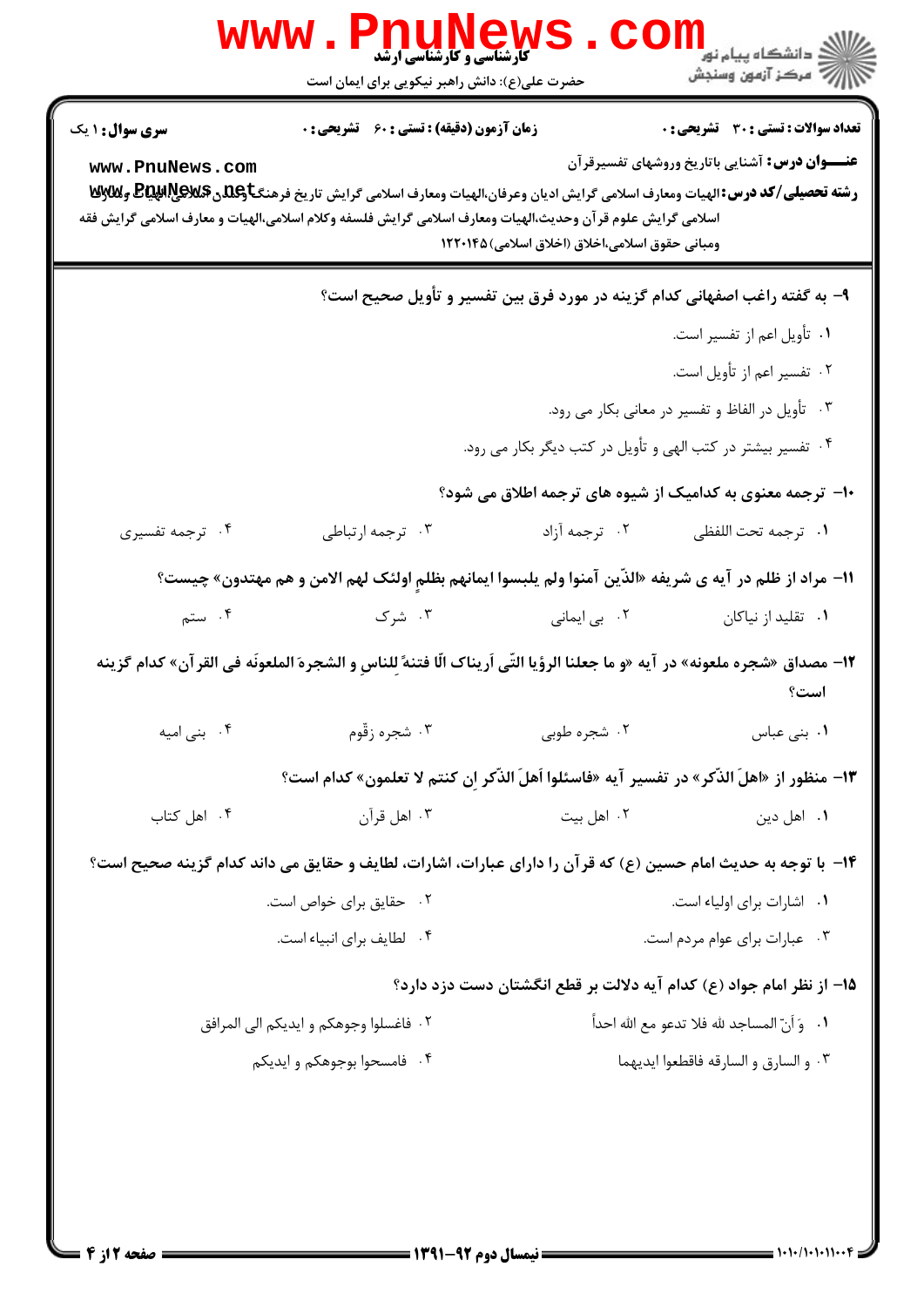| WWW<br>PNUN<br><b>کارشناسی و کارشناسی ارشد</b><br>حضرت علی(ع): دانش راهبر نیکویی برای ایمان است                                | ڪ دانشڪاه پيام نور<br>7- مرڪز آزمون وسنڊش                                                                                                                                                                                         |
|--------------------------------------------------------------------------------------------------------------------------------|-----------------------------------------------------------------------------------------------------------------------------------------------------------------------------------------------------------------------------------|
| <b>زمان آزمون (دقیقه) : تستی : 60 ٪ تشریحی : 0</b><br><b>سری سوال :</b> ۱ یک                                                   | <b>تعداد سوالات : تستی : 30 ٪ تشریحی : 0</b>                                                                                                                                                                                      |
| www.PnuNews.com<br>اسلامی گرایش علوم قر آن وحدیث،الهیات ومعارف اسلامی گرایش فلسفه وکلام اسلامی،الهیات و معارف اسلامی گرایش فقه | <b>عنـــوان درس:</b> آشنایی باتاریخ وروشهای تفسیرقرآن<br>رشته تحصیلی/کد درس: الهیات ومعارف اسلامی گرایش ادیان وعرفان،الهیات ومعارف اسلامی گرایش تاریخ فرهنگتاوعلاق&یکیاهپیاچیا<br>ومباني حقوق اسلامي،اخلاق (اخلاق اسلامي) ۱۲۲۰۱۴۵ |
|                                                                                                                                | ۱۶– از نظر امام صادق (ع) کدام آیه پیرامون رجعت است؟                                                                                                                                                                               |
|                                                                                                                                | ٠١. يوم ندعوَكلّ أناسٍ بامامهم                                                                                                                                                                                                    |
|                                                                                                                                | ٢.    يوم يعضُّ الظَّالم على يديه يقول ياليتنى لَم اتَّخذ فلاناً خليلاً                                                                                                                                                           |
|                                                                                                                                | ٣. ويومَ نَحشَر من كلِّ أُمّهِ فوجاً ممّن يكذبُّ باياتنا                                                                                                                                                                          |
|                                                                                                                                | ۰۴ وحشرناهم فَلم نغادر منهم احداً                                                                                                                                                                                                 |
|                                                                                                                                | ۱۷− امام صادق (ع) در تفسیر آیه «فلینظر الانسان الی طعامه» می فرماید: انسان باید بنگرد:                                                                                                                                            |
| ۰۲ غذایش از چه راهی بدست آمده است.                                                                                             | ۰۱ علمش را از چه کسی فرا می گیرد.                                                                                                                                                                                                 |
| ۰۴ غذايش حلال است يا حرام                                                                                                      | ۰۳ غذایش پاک است یا نجس                                                                                                                                                                                                           |
|                                                                                                                                | ۱۸– کدام گزینه از مفسران مشهور قرآن در عصر صحابه به شمار می آیند؟                                                                                                                                                                 |
|                                                                                                                                | ٠١ علي(ع)، عبدالله ابن مسعود، ابّي ابن كعب، عبدالله ابن عباس                                                                                                                                                                      |
|                                                                                                                                | ۰۲ خلفای چهار گانه                                                                                                                                                                                                                |
|                                                                                                                                | ۰۳ علی (ع)، ابن عباس، عمار یاسر، زبیر                                                                                                                                                                                             |
|                                                                                                                                | ۰۴ علی (ع)، سلمان فارسی، ابوذر، مقداد                                                                                                                                                                                             |
|                                                                                                                                | ١٩- منظور از «مَن عنده علم الكتاب» در آيه شريفه «قُل كفي بالله شهيداً بيني و بينكم و من عنده علمُ الكتاب» كيست؟                                                                                                                   |
| ۰۲ ابن عباس                                                                                                                    | ٠١. امام حسن و امام حسين (ع)                                                                                                                                                                                                      |
| ۰۴ علی (ع)                                                                                                                     | ۰۳ پیامبر اسلام                                                                                                                                                                                                                   |
|                                                                                                                                | <b>۲۰</b> - عبارت «هاجَرَ الهجرتين و صلَّى الى القبلتين» درباره كدام شخصيت است؟                                                                                                                                                   |
| ۰۳ بلال حبشی<br>۰۴ على ابن ابيطالب                                                                                             | ۲. عبدالله ابن مسعود<br>۰۱ عمار یاسر                                                                                                                                                                                              |
|                                                                                                                                | <b>۲۱</b> - پایه گذار مکتب تفسیر کوفه و مدینه به ترتیب کیست؟                                                                                                                                                                      |
| ۰۲ عبدالله ابن مسعود – ابی ابن کعب                                                                                             | ٠١. ابي ابن كعب - عبدالله ابن مسعود                                                                                                                                                                                               |
| ۰۴ على (ع)- رسول اكرم                                                                                                          | ٠٣ عبدالله ابن عباس-عبدالله بن مسعود                                                                                                                                                                                              |
|                                                                                                                                | 7٢– رسول اكرم (ص) درباره كدام شخصيت فرمودند: «الَّلهمَّ فقَّههُ في الدّين و علمّهُ التأويل»                                                                                                                                       |
| ۰۴ امام على (ع)<br>۰۳ عبدالله ابن مسعود                                                                                        | ۰۲ ابی ابن کعب<br>٠١. عبدالله ابن عباس                                                                                                                                                                                            |
|                                                                                                                                |                                                                                                                                                                                                                                   |